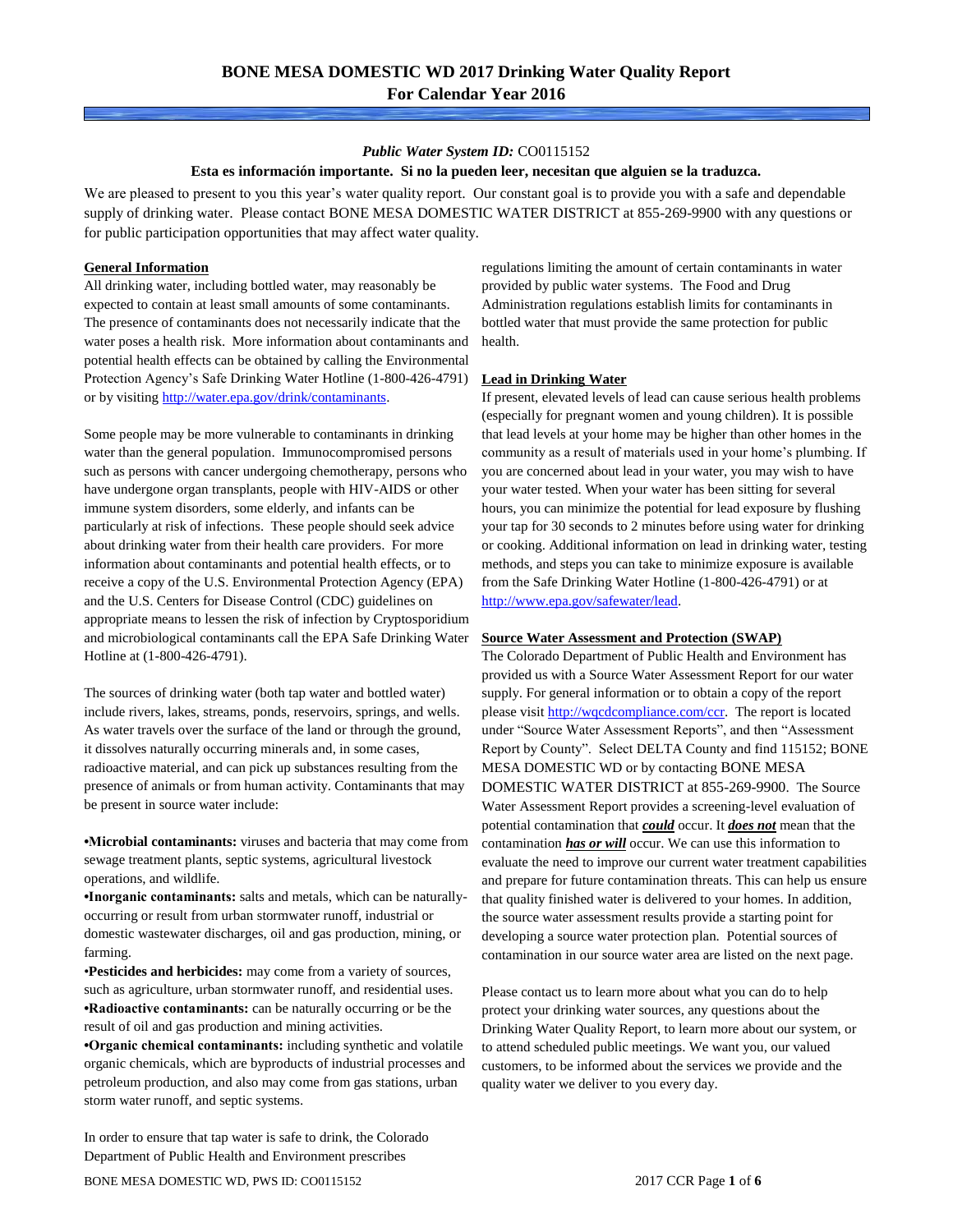# **Our Water Sources**

| <b>Source</b>          | <b>Source Type</b> | <b>Water Type</b>                | <b>Potential Source(s) of Contamination</b>                                                                                       |
|------------------------|--------------------|----------------------------------|-----------------------------------------------------------------------------------------------------------------------------------|
| <b>MAYS SPRING BOX</b> | Spring             | Groundwater UDI Surface<br>Water | Evergreen, Deciduous and Mixed Forest.<br>Naturally Occurring Storm Events, Natural<br>Deposits Eroding, Wildfires, and Wildlife. |
| <b>GILWICK SPRING</b>  | Spring             | Groundwater UDI Surface<br>Water | Evergreen, Deciduous and Mixed Forest.<br>Naturally Occurring Storm Events, Natural<br>Deposits Eroding, Wildfires, and Wildlife. |

# **Terms and Abbreviations**

- **Maximum Contaminant Level (MCL)** − The highest level of a contaminant allowed in drinking water.
- **Treatment Technique (TT)** − A required process intended to reduce the level of a contaminant in drinking water.
- **Health-Based** − A violation of either a MCL or TT.
- **Non-Health-Based** − A violation that is not a MCL or TT.
- **Action Level (AL)** − The concentration of a contaminant which, if exceeded, triggers treatment and other regulatory requirements.
- **Maximum Residual Disinfectant Level (MRDL)** − The highest level of a disinfectant allowed in drinking water. There is convincing evidence that addition of a disinfectant is necessary for control of microbial contaminants.
- **Maximum Contaminant Level Goal (MCLG)** − The level of a contaminant in drinking water below which there is no known or expected risk to health. MCLGs allow for a margin of safety.
- **Maximum Residual Disinfectant Level Goal (MRDLG)** − The level of a drinking water disinfectant, below which there is no known or expected risk to health. MRDLGs do not reflect the benefits of the use of disinfectants to control microbial contaminants.
- **Violation (No Abbreviation)** − Failure to meet a Colorado Primary Drinking Water Regulation.
- **Formal Enforcement Action (No Abbreviation)** − Escalated action taken by the State (due to the risk to public health, or number or severity of violations) to bring a non-compliant water system back into compliance.
- **Variance and Exemptions (V/E)** − Department permission not to meet a MCL or treatment technique under certain conditions.
- **Gross Alpha (No Abbreviation)** − Gross alpha particle activity compliance value. It includes radium-226, but excludes radon 222, and uranium.
- **Picocuries per liter (pCi/L)** − Measure of the radioactivity in water.
- **Nephelometric Turbidity Unit (NTU)** − Measure of the clarity or cloudiness of water. Turbidity in excess of 5 NTU is just noticeable to the typical person.
- **Compliance Value (No Abbreviation)** Single or calculated value used to determine if regulatory contaminant level (e.g. MCL) is met. Examples of calculated values are the 90<sup>th</sup> Percentile, Running Annual Average (RAA) and Locational Running Annual Average (LRAA).
- **Average (x-bar)** − Typical value.
- **Range (R)**  $-$  Lowest value to the highest value.
- **Sample Size (n)** − Number or count of values (i.e. number of water samples collected).
- **Parts per million = Milligrams per liter (ppm = mg/L)** − One part per million corresponds to one minute in two years or a single penny in \$10,000.
- **Parts per billion = Micrograms per liter (ppb = ug/L)** − One part per billion corresponds to one minute in 2,000 years, or a single penny in \$10,000,000.
- **Not Applicable (N/A)** Does not apply or not available.
- **Level 1 Assessment** A study of the water system to identify potential problems and determine (if possible) why total coliform bacteria have been found in our water system.
- **Level 2 Assessment** A very detailed study of the water system to identify potential problems and determine (if possible) why an E. coli MCL violation has occurred and/or why total coliform bacteria have been found in our water system on multiple occasions.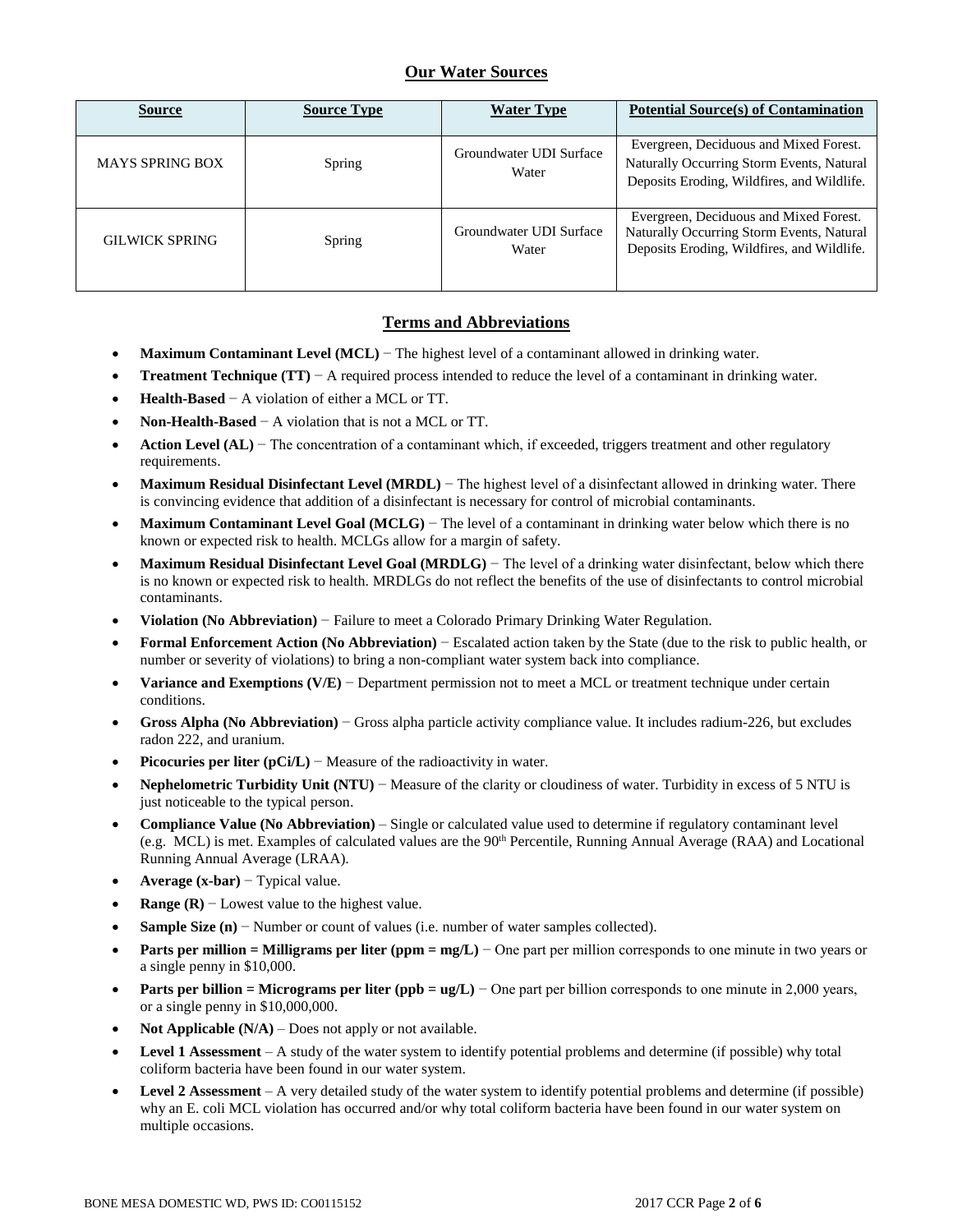## **Detected Contaminants**

BONE MESA DOMESTIC WD routinely monitors for contaminants in your drinking water according to Federal and State laws. The following table(s) show all detections found in the period of January 1 to December 31, 2016 unless otherwise noted. The State of Colorado requires us to monitor for certain contaminants less than once per year because the concentrations of these contaminants are not expected to vary significantly from year to year, or the system is not considered vulnerable to this type of contamination. Therefore, some of our data, though representative, may be more than one year old. Violations and Formal Enforcement Actions, if any, are reported in the next section of this report.

**Note:** Only detected contaminants sampled within the last 5 years appear in this report. If no tables appear in this section then no contaminants were detected in the last round of monitoring.

|                    | Disinfectants Sampled in the Distribution System<br><b>TT Requirement:</b> At least 95% of samples per period (month or quarter) must be at least 0.2 ppm $OR$ |                                                                       |                          |               |                  |             |  |  |  |
|--------------------|----------------------------------------------------------------------------------------------------------------------------------------------------------------|-----------------------------------------------------------------------|--------------------------|---------------|------------------|-------------|--|--|--|
|                    |                                                                                                                                                                | If sample size is less than 40 no more than 1 sample is below 0.2 ppm |                          |               |                  |             |  |  |  |
|                    |                                                                                                                                                                | <b>Typical Sources:</b> Water additive used to control microbes       |                          |               |                  |             |  |  |  |
|                    |                                                                                                                                                                |                                                                       |                          |               |                  |             |  |  |  |
| <b>Contaminant</b> | <b>Time Period</b>                                                                                                                                             | <b>Results</b>                                                        | <b>Number of Samples</b> | <b>Sample</b> | <b>TT</b>        | <b>MRDL</b> |  |  |  |
| <b>Name</b>        |                                                                                                                                                                |                                                                       | <b>Below Level</b>       | <b>Size</b>   | <b>Violation</b> |             |  |  |  |
|                    |                                                                                                                                                                |                                                                       |                          |               |                  |             |  |  |  |
|                    | Chlorine<br>December, 2016<br>Lowest period percentage of samples<br>No<br>$4.0$ ppm                                                                           |                                                                       |                          |               |                  |             |  |  |  |
|                    | meeting TT requirement: 100%                                                                                                                                   |                                                                       |                          |               |                  |             |  |  |  |
|                    |                                                                                                                                                                |                                                                       |                          |               |                  |             |  |  |  |

| Lead and Copper Sampled in the Distribution System |                                |                                       |                              |                           |                                      |                                              |                                                           |                                                                               |
|----------------------------------------------------|--------------------------------|---------------------------------------|------------------------------|---------------------------|--------------------------------------|----------------------------------------------|-----------------------------------------------------------|-------------------------------------------------------------------------------|
| Contaminant<br><b>Name</b>                         | <b>Time</b><br>Period          | 90 <sup>th</sup><br><b>Percentile</b> | <b>Sample</b><br><b>Size</b> | Unit of<br><b>Measure</b> | 90 <sup>th</sup><br>Percentile<br>AL | <b>Sample</b><br><b>Sites</b><br>Above<br>AL | 90 <sup>th</sup><br>Percentile<br>AL<br><b>Exceedance</b> | <b>Typical Sources</b>                                                        |
| Copper                                             | 07/22/2015<br>to<br>08/22/2015 | 0.39                                  | 10                           | ppm                       | 1.3                                  | $\mathbf{0}$                                 | N <sub>0</sub>                                            | Corrosion of<br>household plumbing<br>systems; Erosion of<br>natural deposits |
| Lead                                               | 07/22/2015<br>to<br>08/22/2015 | 9.1                                   | 10                           | ppb                       | 15                                   |                                              | N <sub>0</sub>                                            | Corrosion of<br>household plumbing<br>systems; Erosion of<br>natural deposits |

| Disinfection Byproducts Sampled in the Distribution System |      |         |              |               |                |            |             |                |                  |                  |
|------------------------------------------------------------|------|---------|--------------|---------------|----------------|------------|-------------|----------------|------------------|------------------|
| <b>Name</b>                                                | Year | Average | Range        | <b>Sample</b> | Unit of        | <b>MCL</b> | <b>MCLG</b> | <b>Highest</b> | <b>MCL</b>       | <b>Typical</b>   |
|                                                            |      |         | $Low - High$ | <b>Size</b>   | <b>Measure</b> |            |             | Compliance     | <b>Violation</b> | <b>Sources</b>   |
|                                                            |      |         |              |               |                |            |             | <b>Value</b>   |                  |                  |
|                                                            |      |         |              |               |                |            |             |                |                  |                  |
| Total                                                      | 2016 | 8.7     | 8.7 to 8.7   |               | ppb            | 60         | N/A         |                | N <sub>o</sub>   | <b>Byproduct</b> |
| Haloacetic                                                 |      |         |              |               |                |            |             |                |                  | of drinking      |
| Acids                                                      |      |         |              |               |                |            |             |                |                  | water            |
| (HAA5)                                                     |      |         |              |               |                |            |             |                |                  | disinfection     |
|                                                            |      |         |              |               |                |            |             |                |                  |                  |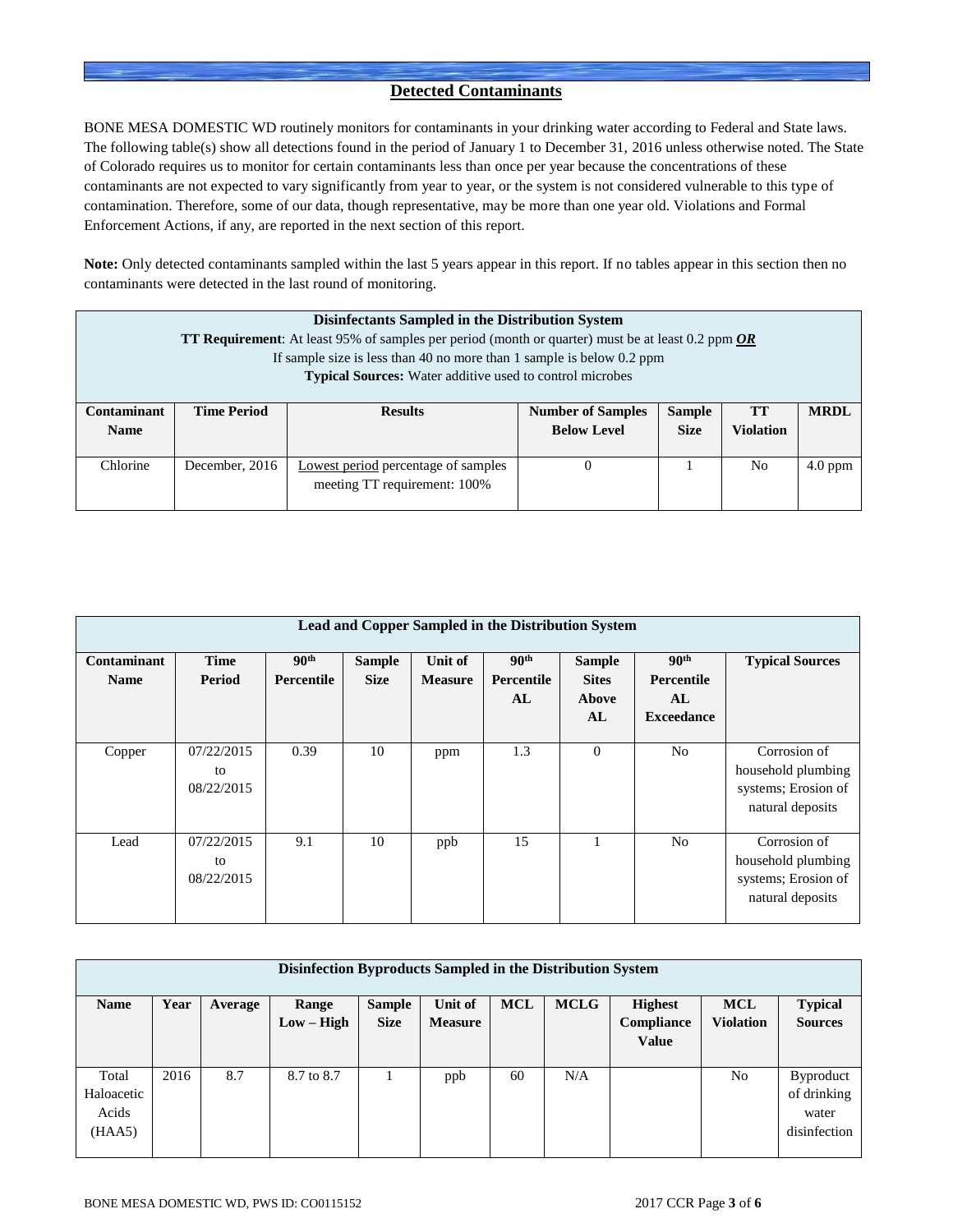|             | Disinfection Byproducts Sampled in the Distribution System |         |              |               |                |            |             |                |                  |                  |
|-------------|------------------------------------------------------------|---------|--------------|---------------|----------------|------------|-------------|----------------|------------------|------------------|
| <b>Name</b> | Year                                                       | Average | Range        | <b>Sample</b> | Unit of        | <b>MCL</b> | <b>MCLG</b> | <b>Highest</b> | <b>MCL</b>       | <b>Typical</b>   |
|             |                                                            |         | $Low - High$ | <b>Size</b>   | <b>Measure</b> |            |             | Compliance     | <b>Violation</b> | <b>Sources</b>   |
|             |                                                            |         |              |               |                |            |             | <b>Value</b>   |                  |                  |
|             |                                                            |         |              |               |                |            |             |                |                  |                  |
| Total       | 2016                                                       | 17      | 17 to 17     |               | ppb            | 80         | N/A         |                | No               | <b>Byproduct</b> |
| Trihalome   |                                                            |         |              |               |                |            |             |                |                  | of drinking      |
| thanes      |                                                            |         |              |               |                |            |             |                |                  | water            |
| TTHM)       |                                                            |         |              |               |                |            |             |                |                  | disinfection     |
|             |                                                            |         |              |               |                |            |             |                |                  |                  |

| Disinfectants Sampled at the Entry Point to the Distribution System |      |                         |               |                                              |                  |                                            |  |  |  |
|---------------------------------------------------------------------|------|-------------------------|---------------|----------------------------------------------|------------------|--------------------------------------------|--|--|--|
| <b>Contaminant Name</b>                                             | Year | Number of               | <b>Sample</b> | <b>TT/MRDL</b>                               | <b>TT/MRDL</b>   | <b>Typical Sources</b>                     |  |  |  |
|                                                                     |      | <b>Samples Above or</b> | <b>Size</b>   | Requirement                                  | <b>Violation</b> |                                            |  |  |  |
|                                                                     |      | <b>Below Level</b>      |               |                                              |                  |                                            |  |  |  |
| Chlorine/Chloramine                                                 | 2016 | 0                       | 732           | $TT = No$ more than 4<br>hours with a sample | No               | Water additive used to<br>control microbes |  |  |  |
|                                                                     |      |                         |               | below 0.6 MG/L                               |                  |                                            |  |  |  |

|             | Summary of Turbidity Sampled at the Entry Point to the Distribution System |                                |                                 |                  |                |  |  |  |  |
|-------------|----------------------------------------------------------------------------|--------------------------------|---------------------------------|------------------|----------------|--|--|--|--|
| Contaminant | <b>TT</b><br><b>Level Found</b><br><b>TT Requirement</b><br><b>Sample</b>  |                                |                                 |                  |                |  |  |  |  |
| <b>Name</b> | Date                                                                       |                                |                                 | <b>Violation</b> | <b>Sources</b> |  |  |  |  |
|             |                                                                            |                                |                                 |                  |                |  |  |  |  |
| Turbidity   | Date/Month:                                                                | Highest single measurement:    | Maximum 5 NTU for any single    | N <sub>0</sub>   | Soil Runoff    |  |  |  |  |
|             | Apr                                                                        | <b>1.83 NTU</b>                | measurement                     |                  |                |  |  |  |  |
|             |                                                                            |                                |                                 |                  |                |  |  |  |  |
|             |                                                                            |                                |                                 |                  |                |  |  |  |  |
| Turbidity   | Month:                                                                     | Lowest monthly percentage of   | In any month, at least 95% of   | N <sub>0</sub>   | Soil Runoff    |  |  |  |  |
|             | Jun                                                                        | samples meeting TT requirement | samples must be less than 1 NTU |                  |                |  |  |  |  |
|             |                                                                            | for our technology: 97 %       |                                 |                  |                |  |  |  |  |
|             |                                                                            |                                |                                 |                  |                |  |  |  |  |

| Inorganic Contaminants Sampled at the Entry Point to the Distribution System |      |         |               |                |                |            |                |                  |                                                                                                           |
|------------------------------------------------------------------------------|------|---------|---------------|----------------|----------------|------------|----------------|------------------|-----------------------------------------------------------------------------------------------------------|
| Contaminant                                                                  | Year | Average | Range         | <b>Sample</b>  | Unit of        | <b>MCL</b> | <b>MCLG</b>    | <b>MCL</b>       | <b>Typical Sources</b>                                                                                    |
| <b>Name</b>                                                                  |      |         | $Low - High$  | <b>Size</b>    | <b>Measure</b> |            |                | <b>Violation</b> |                                                                                                           |
| Barium                                                                       | 2016 | 0.01    | $0$ to $0.01$ | $\mathfrak{D}$ | ppm            | 2          | $\overline{c}$ | N <sub>o</sub>   | Discharge of<br>drilling wastes;<br>discharge from<br>metal refineries;<br>erosion of natural<br>deposits |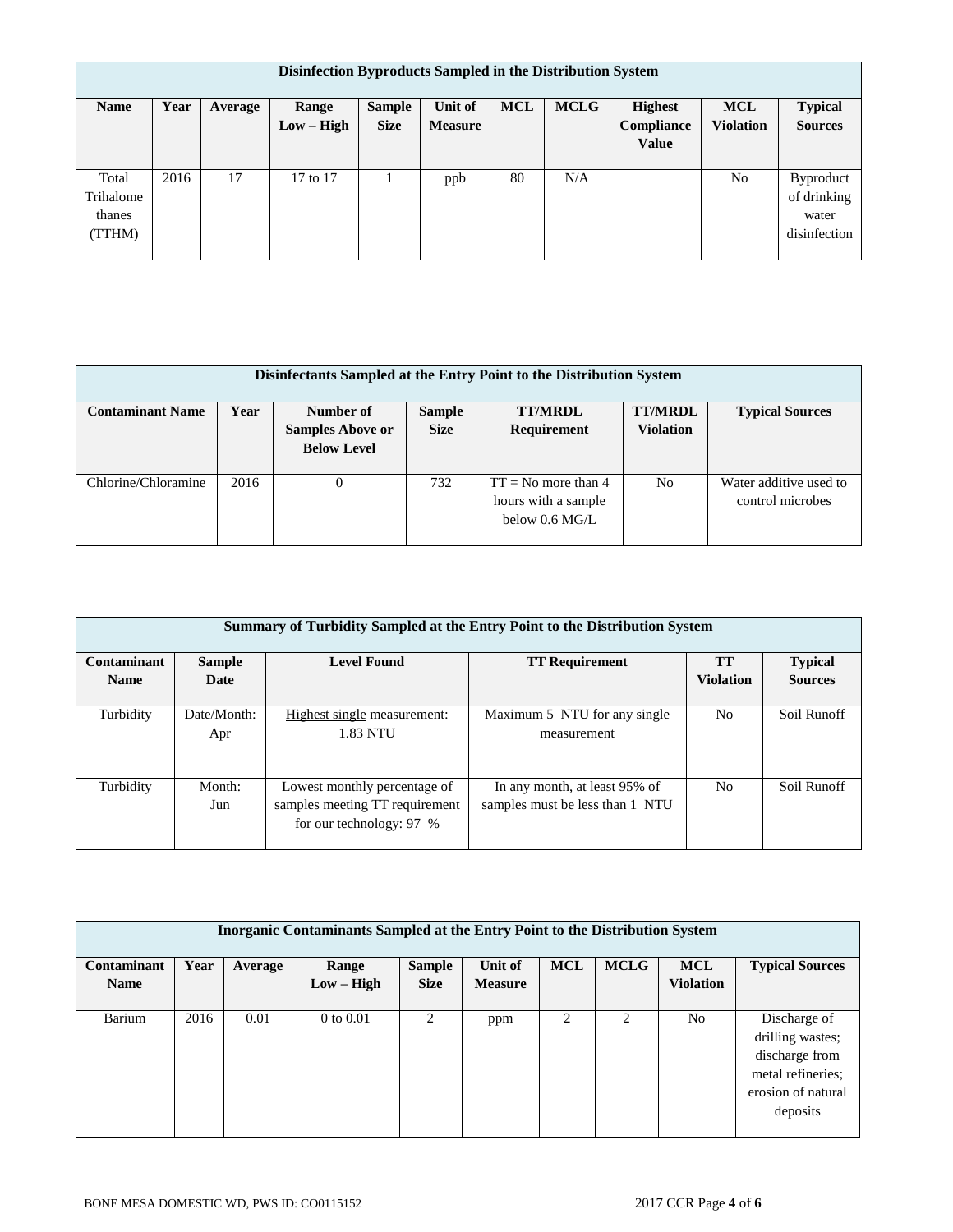| Inorganic Contaminants Sampled at the Entry Point to the Distribution System |      |         |                  |               |                |            |             |                  |                                                                                        |
|------------------------------------------------------------------------------|------|---------|------------------|---------------|----------------|------------|-------------|------------------|----------------------------------------------------------------------------------------|
| Contaminant                                                                  | Year | Average | Range            | <b>Sample</b> | Unit of        | <b>MCL</b> | <b>MCLG</b> | <b>MCL</b>       | <b>Typical Sources</b>                                                                 |
| <b>Name</b>                                                                  |      |         | $Low - High$     | <b>Size</b>   | <b>Measure</b> |            |             | <b>Violation</b> |                                                                                        |
| Nitrate                                                                      | 2016 | 0.7     | $0.65$ to $0.74$ | 2             | ppm            | 10         | 10          | N <sub>o</sub>   | Runoff from<br>fertilizer use:<br>leaching from<br>septic tanks,<br>sewage; erosion of |
|                                                                              |      |         |                  |               |                |            |             |                  | natural deposits                                                                       |

|                                   | Volatile Organic Contaminants Sampled at the Entry Point to the Distribution System |         |                       |                              |                           |            |             |                                |                                                                                   |
|-----------------------------------|-------------------------------------------------------------------------------------|---------|-----------------------|------------------------------|---------------------------|------------|-------------|--------------------------------|-----------------------------------------------------------------------------------|
| <b>Contaminant</b><br><b>Name</b> | Year                                                                                | Average | Range<br>$Low - High$ | <b>Sample</b><br><b>Size</b> | Unit of<br><b>Measure</b> | <b>MCL</b> | <b>MCLG</b> | <b>MCL</b><br><b>Violation</b> | <b>Typical Sources</b>                                                            |
| Ethylbenzene                      | 2016                                                                                | 0.31    | $0$ to $0.61$         | 2                            | ppb                       | 700        | 700         | N <sub>o</sub>                 | Discharge from<br>petroleum<br>refineries                                         |
| Xylenes                           | 2016                                                                                | 2.1     | $0$ to 4.2            | 2                            | ppb                       | 10,000     | 10,000      | N <sub>o</sub>                 | Discharge from<br>petroleum<br>factories:<br>discharge from<br>chemical factories |

| Cryptosporidium and Raw Source Water E. coli |            |                            |                    |  |  |  |  |  |  |  |
|----------------------------------------------|------------|----------------------------|--------------------|--|--|--|--|--|--|--|
| Contaminant<br><b>Name</b>                   | Year       | <b>Number of Positives</b> | <b>Sample Size</b> |  |  |  |  |  |  |  |
| E. Coli                                      | 2016<br>14 |                            |                    |  |  |  |  |  |  |  |

|                            | <b>Secondary Contaminants**</b><br>**Secondary standards are non-enforceable guidelines for contaminants that may cause cosmetic effects (such as skin, or tooth<br>discoloration) or aesthetic effects (such as taste, odor, or color) in drinking water. |      |            |  |     |     |  |  |
|----------------------------|------------------------------------------------------------------------------------------------------------------------------------------------------------------------------------------------------------------------------------------------------------|------|------------|--|-----|-----|--|--|
| Contaminant<br><b>Name</b> | Year<br>Unit of<br><b>Secondary Standard</b><br><b>Sample</b><br>Range<br>Average<br>$Low - High$<br><b>Size</b><br><b>Measure</b>                                                                                                                         |      |            |  |     |     |  |  |
| Sodium                     | 2016                                                                                                                                                                                                                                                       | 5.15 | 4.5 to 5.8 |  | ppm | N/A |  |  |

**Unregulated Contaminants\*\*\***